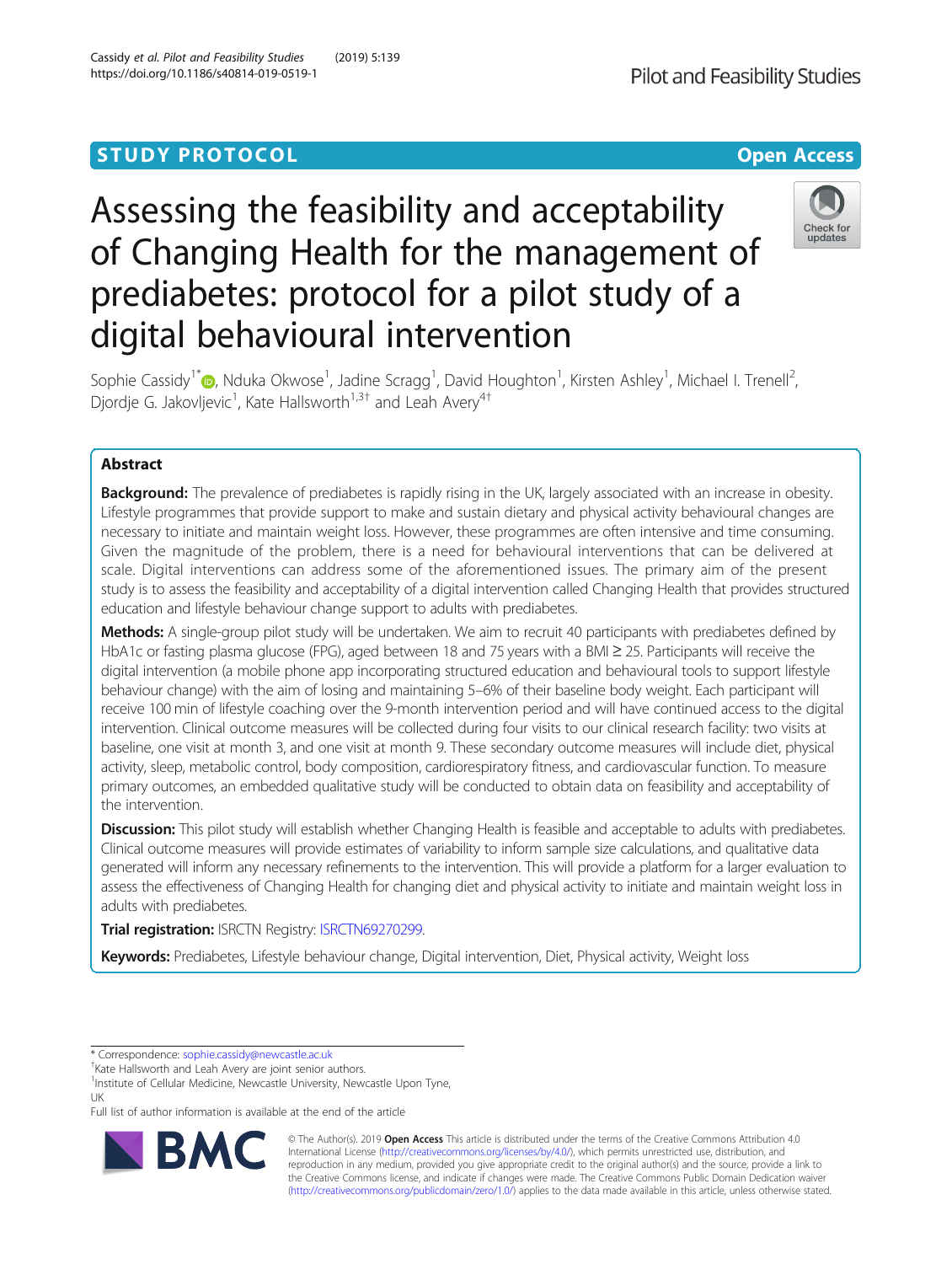#### Background

The prevalence of prediabetes in the UK is rapidly rising [[1\]](#page-7-0), and recent figures suggest that 12.3 million UK adults are currently at increased risk of type 2 diabetes [[2\]](#page-7-0). Weight gain is one of the main risk factors for prediabetes, with obese individuals having a sevenfold increased risk of developing type 2 diabetes compared to healthy weight individuals [[3\]](#page-7-0). Fortunately, these risk factors are modifiable. There is a growing body of evidence to demonstrate that effectively targeting diet and physical activity reduces diabetes incidence [\[4](#page-7-0)], with weight loss being the dominant predictor of diabetes risk reduction [\[5\]](#page-7-0).

The National Health Service (NHS) diabetes prevention programme was officially launched in 2015 to support those at high risk of type 2 diabetes to make healthy lifestyle changes [\[6](#page-7-0)]. It consists of 13 education and exercise sessions, lasting between 1 and 2 h, most of which (at least 16 h) is delivered face-to-face by health professionals (e.g. healthcare assistants and nurses). Despite early evidence of weight loss [\[7](#page-7-0)] and patient uptake [[8\]](#page-7-0) which has exceeded expectations, there are a number of issues with this service. It is intensive and time consuming to deliver and requires a substantial time commitment from patients to attend regular face-to-face sessions which may hinder scalability for population use [[9\]](#page-7-0). Digital interventions can offer a solution to these issues by providing structured education and lifestyle behaviour change support at scale, low cost [\[10](#page-7-0)] and with the opportunity to integrate wearables and other apps to maximise adherence and effectiveness [\[11](#page-7-0)]. The use of digital interventions may also help to address the issues of long waiting lists, and suboptimal engagement and attendance rates on programmes currently delivered face-to-face.

Although findings are mixed in terms of whether theory-based interventions are more effective than interventions that are not theory-based or informed, supporting lifestyle behaviour change with theory-informed behaviour change interventions has shown to be important for optimising long-term glycaemic control [[12](#page-7-0), [13](#page-7-0)] and weight loss [[14\]](#page-7-0). However, the availability, uptake, and faithful delivery and receipt of such interventions in primary care are lacking  $[15]$  $[15]$ . To address this issue, we developed a multifaceted behaviour change intervention programme to increase physical activity in adults with type 2 diabetes called Movement as Medicine [\[16](#page-7-0)]. Primary care professionals (i.e. healthcare assistants, practice nurses, and GPs) were trained to deliver a behavioural intervention targeting increased physical activity during routine consultations and to provide long-term support using specific behaviour change techniques delivered during face-to-face consultations. Briefly, this intervention consisted of an online training

programme for primary healthcare professionals that provided information content and skills-based training to successfully deliver the patient intervention. The patient intervention included a DVD providing narratives of the types of activity others had chosen to successfully manage their diabetes (behaviour change technique (BCT): providing information on the consequences of behaviour for the individual), paper-based resources to help facilitate a discussion about increasing activity levels (BCT: provide feedback on performance), and planning and monitoring resources including a pedometer (BCTs: action planning, self-monitoring). Full details of the intervention have been published previously [\[17](#page-7-0)]. This intervention was shown to be acceptable by healthcare professionals and patients, and feasible for delivery during routine primary care [\[18](#page-7-0)]; however, qualitative data highlighted the need for an intervention that targeted both physical activity and diet to initiate weight loss. It was also emphasised by healthcare professionals that an intervention targeting patients at risk of diabetes was required with an emphasis on weight loss. Given the time constraints in primary care, concerns were also raised about the time required to deliver the intervention to all of those who require support. Furthermore, a common barrier reported by patients was the requirement to attend face-to-face structured education sessions that are often scheduled at inconvenient times and clash with work and family commitments. This highlighted a need for an alternative, scalable solution. Data generated from the Movement as Medicine for Type 2 Diabetes trial was therefore used to inform the development of the Changing Health intervention to address the needs identified. Specifically, the scope of the intervention was expanded to target both diet and physical activity behaviours with an emphasis on weight loss. In addition, face-to-face delivery by primary healthcare professionals was replaced with a digital intervention with lifestyle behaviour coach support to address the concerns of healthcare professionals about the time taken to provide support to all those who need it. In terms of behavioural content, the specific behaviour change techniques incorporated in Movement as Medicine were represented digitally within the Changing Health app and lifestyle behaviour coaches were trained to use these techniques during telephone calls. The aim of this pilot study is to assess feasibility and acceptability of the Changing Health intervention with adults at risk of type 2 diabetes. More specifically, the primary objectives are as follows:

1) To assess the feasibility of recruitment including length of time required to complete participant recruitment and retention rates (i.e. is it feasible to recruit the number of participants required within the specified recruitment time period)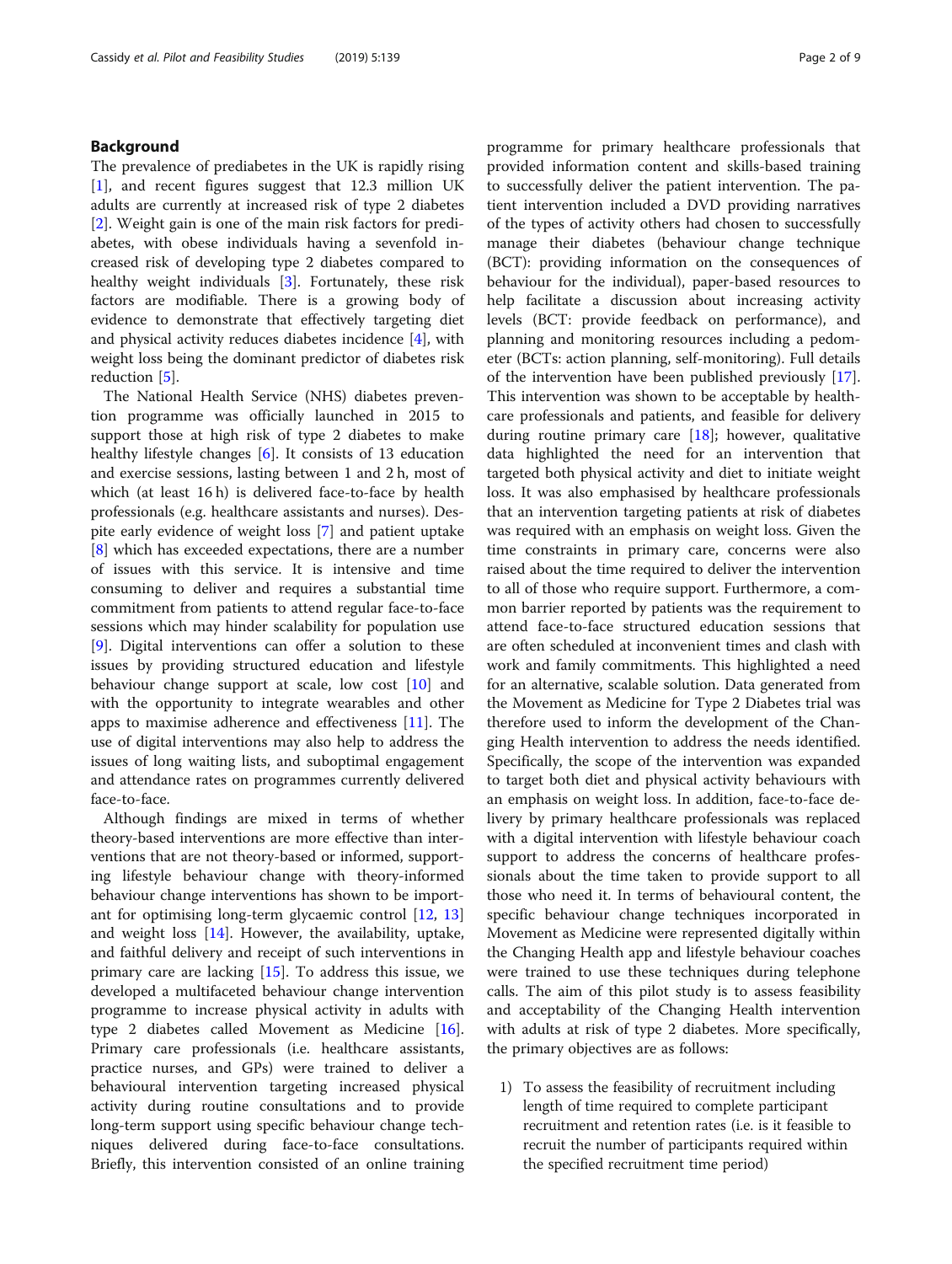- 2) To assess acceptability of the intervention to people with prediabetes
- 3) To assess adherence to and completion of the intervention (i.e. do participants work through all aspects of the app and take part in all coaching sessions delivered by telephone)
- 4) To assess whether the intervention was delivered and received as intended (i.e. to assess fidelity of delivery of the intervention by recording lifestyle behaviour coaching calls)
- 5) To conduct a qualitative process evaluation with participants to identify barriers and enabling factors to completion of the programme

The secondary objectives are to estimate the variability in weight, physical activity, diet, sleep, metabolic control, body composition, gut health, cardiorespiratory fitness, and cardiovascular function, by generating interval estimates of the mean difference over time for each outcome measure. This will enable the statistical power calculations for a subsequent larger scale evaluation to assess the effectiveness of the intervention as part of routine clinical care.

#### Methods

#### Study design, setting, and ethics

This is a single-group pilot study. All four study visits will be undertaken in the Clinical Research Facility, Royal Victoria Infirmary, The Newcastle upon Tyne Hospitals NHS Foundation Trust, UK. The intervention includes a mobile phone application which participants can access in their own time and setting. Ethical approval (protocol version 7.0) was granted by Preston Research Ethics Committee (17/NW/0130). NHS Research and Development approval was granted by the Newcastle upon Tyne Hospitals NHS Foundation Trust. The study was subsequently adopted and will receive support from the Primary Care Research Network (PCRN).

#### Sampling and recruitment

A sample size of  $N = 40$  was agreed in accordance with published guidance for pilot studies and allows for dropouts [\[19\]](#page-7-0). Local primary care practices will be recruited through the North East and North Cumbria Clinical Research Network who help identify and approach participant identification centres (PICs). Those interested will be recruited on a first come first serve basis. Recruitment of participants will be facilitated by recruited primary care practices who will mail out invitations to patients meeting the study eligibility criteria (Table 1). These patients will be asked to contact a member of the study team if they are interested in taking part. During an initial screening visit, written informed consent will be obtained by a member of the study team. This will

#### Table 1 Patient eligibility criteria

#### Inclusion criteria

- Prediabetes based on primary care record of HbA1c 5.7–6.4% (39– 47 mmol/mol) and/or FPG 5.6–6.9 mmol/L, in the past 12 months (see above for discrepancies between blood results)
- No previous diagnosis of type 2 diabetes
- Age ≥ 18–75 years
- $\cdot$  BMI  $\geq$  25 kg/m<sup>2</sup>
- Weight stable for the past 6 months
- Access to and able to use a smart mobile phone
- Willing and able to provide written informed consent
- Willing to undertake study activities

Exclusion criteria

- Inability to speak or read English without the assistance of an interpreter
- Contraindications to exercise determined during exercise screening
- Contraindications to weight loss
- Mental or physical incapacity which makes self-management inappropriate
- Pregnancy, planning pregnancy, or lactating
- Unable to meaningfully participate for the full duration of the study
- Participated in an intervention research study within the last 6 months

then be followed by a complete medical history, full body examination, and other clinical measures (see Table [2](#page-3-0)) which will determine if the patient is eligible to take part.

#### Inclusion/exclusion criteria

The inclusion and exclusion criteria can be seen in Table 1. An HbA1c of 5.7–6.4% (39–47 mmol/mol) and/ or fasting plasma glucose (FPG) of 5.6–6.9 mmol/L from primary care records will be used for diagnosis of prediabetes and type 2 diabetes. HbA1c does not necessitate fasting; therefore, it is the most practical measure to use when recruiting from GP practices. A HbA1c in the required range taken in the past 12 months will be used, or FPG if this is the only measure available from medical records. As part of the clinical testing (four visits to the lab), a number of blood tests will be performed. We therefore expect discrepancies between our blood results and those recorded in primary care, due to different testing methods and inherent biological variability. An update from the NHS DPP has highlighted a number of issues which may arise [[20](#page-8-0)], and these will be resolved as described below:

1. Discrepancy between referral test result and screening results. The result from referral should be used to determine entry into the study. If the screening visit result suggests an individual has moved into the type 2 diabetes range, they will be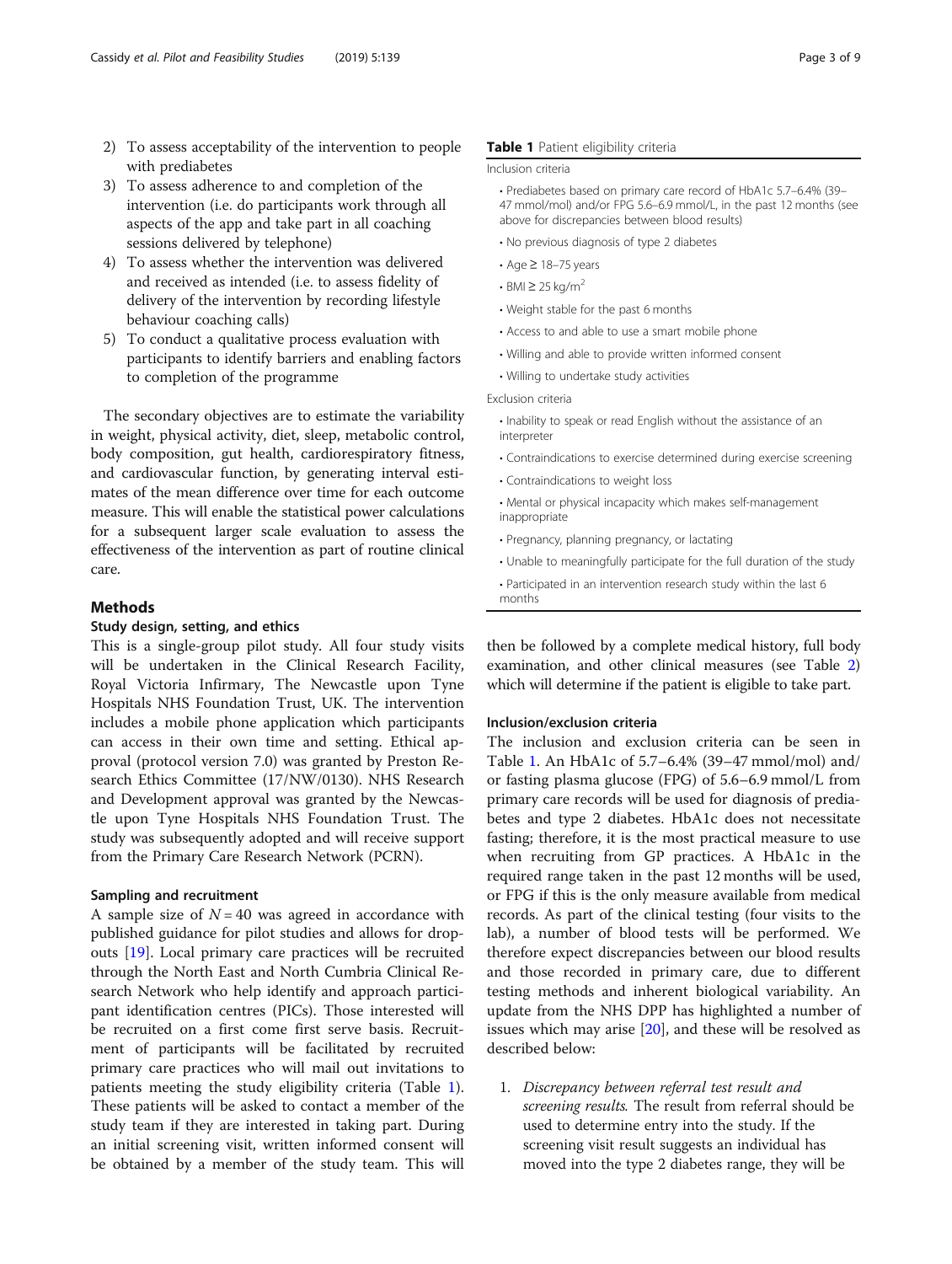<span id="page-3-0"></span>Table 2 Schedule of enrolment and assessments

| Study phase                                               | Baseline 1<br>(screening)<br>(month 0) | Baseline<br>2 (month<br>$\left( 0\right)$ | Mid visit<br>(month<br>3) | End visit<br>(month<br>9) |
|-----------------------------------------------------------|----------------------------------------|-------------------------------------------|---------------------------|---------------------------|
| Week                                                      | $-1$                                   | 0                                         | 13                        | 37                        |
| Visit number                                              | 1                                      | 2                                         | 3                         | $\overline{4}$            |
| Inclusion/exclusion<br>criteria                           | X                                      | X                                         | X                         | X                         |
| Informed consent                                          | X                                      |                                           |                           |                           |
| Medical history                                           | X                                      |                                           |                           |                           |
| Physical examination                                      | Χ                                      |                                           | Χ                         | Χ                         |
| Exercise stress test/<br>cardiac and vascular<br>function |                                        | X                                         | X                         | Χ                         |
| Intake 24                                                 | X                                      |                                           | X                         | Χ                         |
| Physical activity                                         | X                                      |                                           | X                         | Χ                         |
| Stool/urine sample                                        | Χ                                      |                                           | X                         | X                         |
| Fasting blood sample                                      | Χ                                      |                                           | X                         | X                         |
| Oral glucose tolerance<br>test                            | Χ                                      |                                           | X                         | X                         |
| Skin swab                                                 | X                                      |                                           | X                         | X                         |
| Body composition/<br>waist:hip                            | Χ                                      |                                           | X                         | X                         |

referred back to their GP. If the patients' HbA1c is ≥ 52 mmol/mol, they will not be considered eligible. Those with a value between 48 and 51 mmol/mol can elect to remain in the study, due to the variability around the HbA1c measurement.

2. Inconsistent results from  $HbA1_c$  and FPG on referral. If either reading is in the type 2 diabetes range, patients will not be eligible for inclusion.

#### Intervention

Each participant will receive an email with instructions on how to access the app. Once this email is sent, the time taken for the participant to login will be monitored. In the instance where the app has not been accessed within a week of the email being sent, a lifestyle behaviour coach will contact the participant to ask if they require support to login and use the app. Participants will have continuous access to the Changing Health intervention for a period of 9 months. The intervention includes a mobile phone app with lifestyle behaviour coach support delivered by telephone. Participants will be supported to lose 5–6% of their baseline body weight over a 9-month time period. In a situation where participants achieve this target earlier, they will be supported to either (i) maintain weight loss or (ii) continue to lose weight should they wish. The mobile phone app provides structured education on a number of topics (see Table [3\)](#page-4-0) delivered using a range of formats including animations, illustrated articles, and interactive features. Participants will be required to complete the structured education content before they are given access to a lifestyle behaviour coach. Coaching appointments can be pre-booked using a live calendar function linked to each coach's availability. In addition to the structured education content, the app contains a range of behavioural features that enable participants to set goals, plan, and monitor their progress. For example, diet can be monitored using a photo diary via the camera of the smartphone, and daily physical activity levels can be monitored using the smartphone's built-in step counting function. Lifestyle behaviour coaches will support participants to set realistic and meaningful dietary and physical activity goals, and they will be encouraged to log their weight on a weekly basis. The intervention is underpinned by the Health Action Process Approach [\[21\]](#page-8-0) and incorporates a range of behaviour change techniques (e.g. information about health consequences, goal setting behaviour, goal setting outcomes, self-monitoring outcomes of behaviour) in accordance with the behaviour change technique (BCT) taxonomy V1 [[21](#page-8-0)] to facilitate operationalisation of the behavioural constructs of the model (see Table [3](#page-4-0) for a summary of behaviour change techniques of the intervention). The lifestyle behaviour coach will have access to all data recorded by each participant (e.g. goals, plans, and self-monitoring data) and will use this to inform the structure and delivery of each telephone coaching appointment. The coach will be able to view progress and will offer up to  $1 \times 20$  min (first telephone call) and subsequent calls of  $8 \times 10$  min over the duration of the programme. Participants will be able to choose the frequency of lifestyle coaching appointments up to a maximum of 100 min. Lifestyle behaviour coaches are individuals with qualifications in health psychology, sports and exercise science, nutrition, or public health and/or who have experience of working with people to support lifestyle behaviour change. They were recruited by Changing Health Ltd. on this basis, and each has received training delivered by a Chartered Health Psychologist with expertise in health behaviour change. Training was delivered face-to-face in a group setting over four consecutive days and covered information topics such as 'what is prediabetes' and 'the use of diet and physical activity to prevent type 2 diabetes', and focussed on the use of brief motivational techniques and delivery of behaviour change techniques in accordance with the content and underpinning theory of the intervention. A series of role play activities were undertaken to practice delivery of the intervention, and feedback was provided on performance.

#### Primary outcomes

A mixed methods approach will be adopted to establish feasibility and acceptability. As such, we will collect data on feasibility and acceptability as outlined below.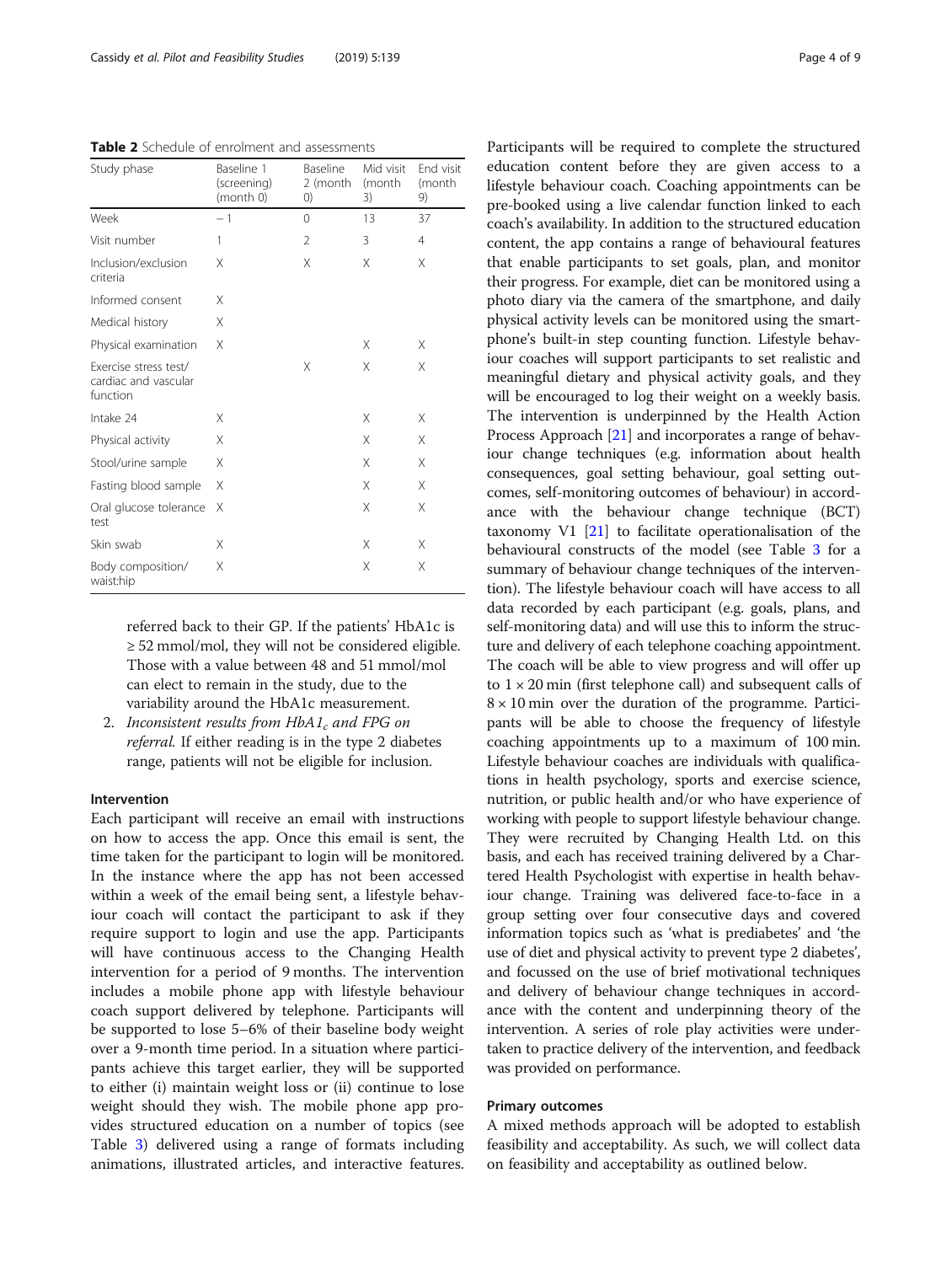#### <span id="page-4-0"></span>Table 3 Modules within the education content of the app

| Module                    | Purpose                                                                                                                                                                                                                                                                                                               | Videos $(V)$ + articles $(A)$                                                                                                                                                                                                                                                                                                                             | Behaviour change<br>techniques incorporated                                                                                                                                                                                                                                                                       |
|---------------------------|-----------------------------------------------------------------------------------------------------------------------------------------------------------------------------------------------------------------------------------------------------------------------------------------------------------------------|-----------------------------------------------------------------------------------------------------------------------------------------------------------------------------------------------------------------------------------------------------------------------------------------------------------------------------------------------------------|-------------------------------------------------------------------------------------------------------------------------------------------------------------------------------------------------------------------------------------------------------------------------------------------------------------------|
| Understanding<br>diabetes | • Explaining how type 2 diabetes affects the body<br>· Making clear which risk factors are modifiable<br>• Dispelling diabetes myths<br>• Making clear that change is possible                                                                                                                                        | V1-What is type 2 diabetes<br>A1-What is prediabetes<br>A2-Risk factors for diabetes<br>A3-The role of your genes in<br>diabetes risk<br>V2-Managing your risk of type 2<br>diabetes<br>A4—Understanding your test<br>results<br>A5-Why do not all bigger people<br>get type 2 diabetes                                                                   | • Information about health<br>consequences                                                                                                                                                                                                                                                                        |
| Steps to<br>success       | • Introducing the most important behaviour change techniques<br>for risk modification<br>• Providing a framework for successful lifestyle change<br>• Introducing the concept of lifestyle coaching<br>• Providing motivation to continue with the learning programme<br>in order to gain access to a lifestyle coach | V1-Maximising your chance of<br>success<br>A1-Five essential tips to goal<br>setting<br>A2-Using 'self-talk'<br>A3-Getting started with coaching                                                                                                                                                                                                          | · Goal setting (behaviour)<br>· Goal setting (outcome)<br>· Self-monitoring of out-<br>comes of behaviour<br>• Action planning<br>· Social support<br>(unspecified)<br>· Barrier identification<br>• Time management<br>• Self-talk<br>• Feedback on behaviour<br>• Review behaviour goals<br>• Follow-up prompts |
| Understanding<br>food     | • Breaking down the food we eat into its component parts<br>• Explaining how each of those parts affects glucose control                                                                                                                                                                                              | A1-Eating to feel full<br>A2-Understanding fat in your diet<br>V1-How eating affects your<br>weight<br>V2-Carbs in your diet<br>A3-How big is 'a portion'?<br>A4-Top ten food myths                                                                                                                                                                       | • Information about health<br>consequences                                                                                                                                                                                                                                                                        |
| Changing your<br>diet     | • Overview of three eating approaches that have been proven to<br>be effective for improving glucose control<br>· Interactive tools to support dietary change                                                                                                                                                         | V1—Finding the right diet for you<br>V2-Low carb approach<br>V3-Intermittent fasting<br>V4-Mediterranean diet<br>V5-Supermarket tour<br>A1-Using prompts and cues<br>A2-Recipe ideas for the low carb<br>diet approach<br>A3-More about the low carb diet<br>approach<br>A4-More about the Mediterranean<br>diet<br>A5-More about intermittent<br>fasting | • Information about health<br>consequences<br>• Prompts/cues                                                                                                                                                                                                                                                      |
| Getting active            | • The role of physical activity in weight loss and glucose control<br>· Testing knowledge of activity recommendations<br>• Introducing types of activity most effective for weight loss and<br>improved glucose control                                                                                               | V1-How our changing lifestyles<br>contribute to weight gain<br>V2-Combining exercise and diet<br>A1-Why combining works best<br>A2-Aerobic and resistance fitness<br>A3-Could HIIT be the right fit?<br>A4-The benefits of resistance<br>exercise<br>Plugin: Set an activity goal                                                                         | · Self-monitoring of<br>behaviour<br>· Information about health<br>consequences<br>• Provide instruction                                                                                                                                                                                                          |

#### Feasibility

Feasibility will be assessed by collecting data on the following:

- Recruitment and retention rates
- Adherence rates
- Time required to recruit to target
- Number of eligible participants required to recruit required sample size
- Rate of completion of the intervention (i.e. number of participants who access and complete all aspects of the intervention including lifestyle coach support)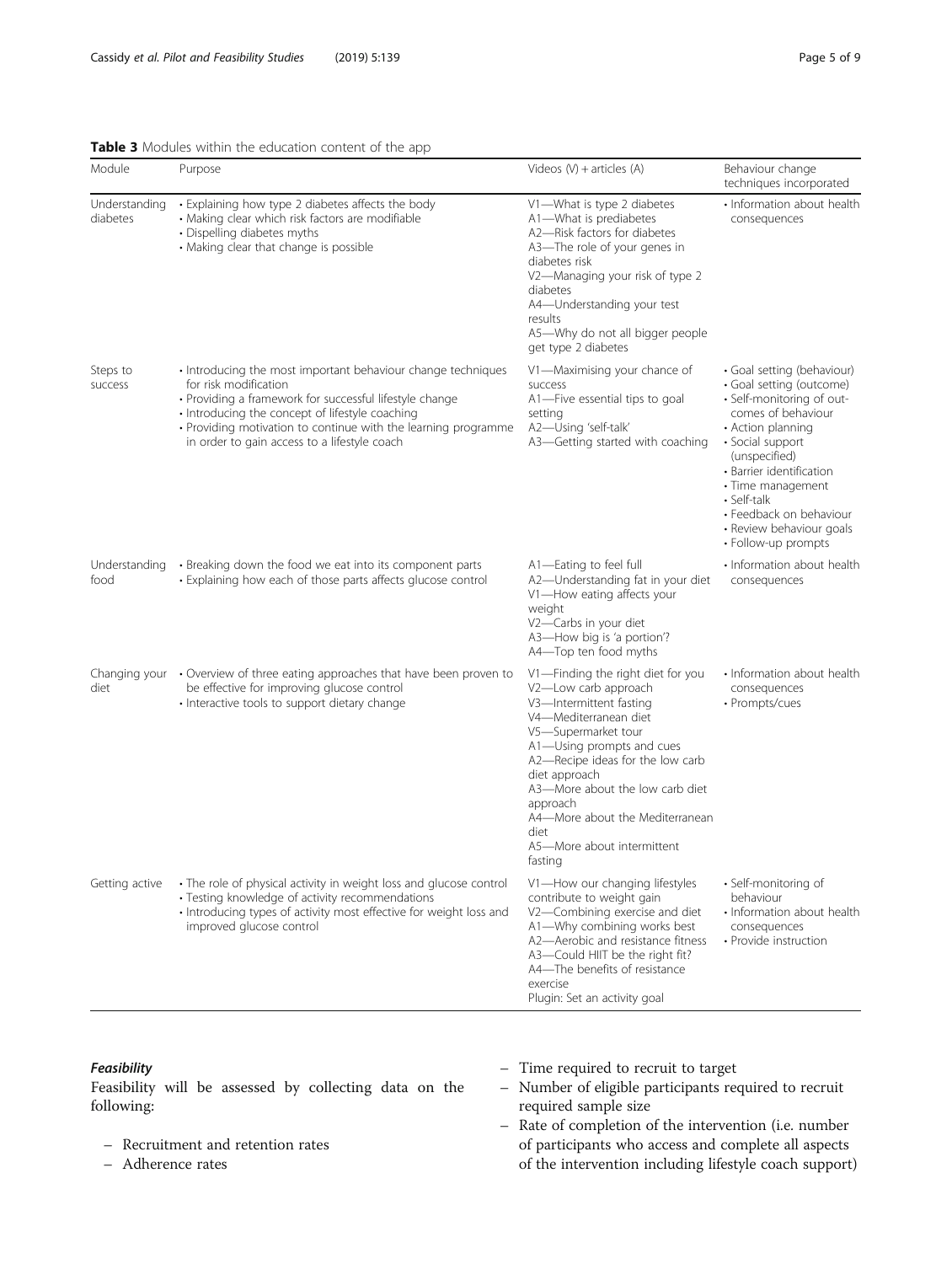– Feasibility of testing procedures and data collection methods, including completion rates

#### Fidelity assessment

All lifestyle behaviour coach telephone calls will be audio recorded throughout the intervention period to facilitate fidelity of delivery assessment (i.e. to determine whether it is feasible to deliver the intervention as intended). Recordings will be independently coded by two members of the research team using a checklist of intervention content. Inter-rater reliability will be assessed between coders using Krippendorff's alpha [[22\]](#page-8-0). We will also collect data on the number of times the mobile phone app is accessed by each participant and areas of the app most frequently accessed.

#### Acceptability

Acceptability of the intervention and study procedures will be assessed both quantitatively and qualitatively. Quantitative data will be collected to investigate (i) the number of times participants login to the app to access the education content and behavioural tools, and over what time period (i.e. whether access is within a discrete period of time or over the entire intervention period), and (ii) whether participants make an initial and subsequent lifestyle behaviour coach appointments over the duration of the intervention. An embedded qualitative study will obtain patients' views and experiences of the intervention, including what they perceive to be barriers and facilitators to using it. In accordance with published guidance and similar research we have conducted [[18](#page-7-0), [23\]](#page-8-0), and to allow for data saturation, at least 10 and up to 16 participants will be interviewed [\[24](#page-8-0)]. Topic guides will be used to conduct interviews (see Additional file [1](#page-7-0) for an example topic guide). We will also record the uptake of lifestyle coaching to make an assessment of acceptability of the service.

#### Secondary outcomes

Although this study is not powered to detect clinically significant changes in weight and clinical outcome measures, we will collect these data on each outcome respectively to generate interval estimates of the change and to also determine whether the testing components that would be used in a larger evaluation are feasible.

Participants will be asked to attend the Clinical Research Facility on four separate visits: two visits at baseline, one visit at month 3, and one visit at month 9. There are two baseline visits to prevent participants attending one prolonged visit. A number of physiological variables will be measured across the four visits (see Table [2\)](#page-3-0), in the following categories:

- 1. Metabolic control, weight, and body composition. A 75-g oral glucose tolerance test will be performed, and plasma glucose and insulin will be measured over a 2-h period, so that insulin resistance and beta cell function, and area under the glucose curve can be predicted. Fasting plasma samples will be analysed for alanine phosphatase, alanine transaminase, aspartate aminotransferase, total cholesterol, triacylglycerols, and HbA1c. Weight and body composition will be measured using air displacement plethysmography (BodPod, Life Measurement, CA, USA).
- 2. Cardiorespiratory fitness. A medical history, physical examination, and 12-lead electrocardiogram will be performed prior to a maximal cardiopulmonary exercise test. The test will include a ramped exercise protocol using an electronically braked semi-recumbent cycle ergometer (Corival Lode, Groningen, The Netherlands) and gas exchange to measure peak oxygen consumption (VO<sub>2peak</sub>).
- 3. Cardiovascular function. Cardiac and vascular parameters will be assessed at rest (for 20 min) and during cardiopulmonary exercise testing using noninvasive methods for cardiac output, heart rate and blood pressure variability (TaskForce and Smart Cardia), and arterial stiffness (SphygmoCor).
- 4. Physical activity, sleep + diet. Physical activity and sleep will be measured using a 7-day accelerometer worn on the wrist (GeneActiv). Dietary patterns will be collected using Intake24 (<https://intake24.co.uk/>) which is a validated dietary recall method of dietary assessment, which requires individuals to input their food intake with accurate image-based portion size estimation over 3 days.
- 5. Other. Participants will be asked to provide a stool and urine sample for microbiome and metabolomic analysis for the assessment of bacterial flora and metabolites present in urine. A simple skin swab that assesses skin damage and tests for mitochondrial (mDNA) dysfunction will be performed.

#### Criteria to proceed to a larger evaluation

A decision to proceed to a larger scale evaluation will be based on recruitment, retention, outcome data generated (amount of data obtained and the outcome of the data obtained), intervention acceptability and feasibility, and fidelity of delivery [[25](#page-8-0)]. If we fail to recruit 80% of the target sample size, screening logs will be assessed to determine whether insufficient participants were approached/ screened, whether insufficient participants met eligibility criteria, and from those eligible, whether they subsequently agreed to participate. Based on these findings, we will establish whether to proceed with a larger evaluation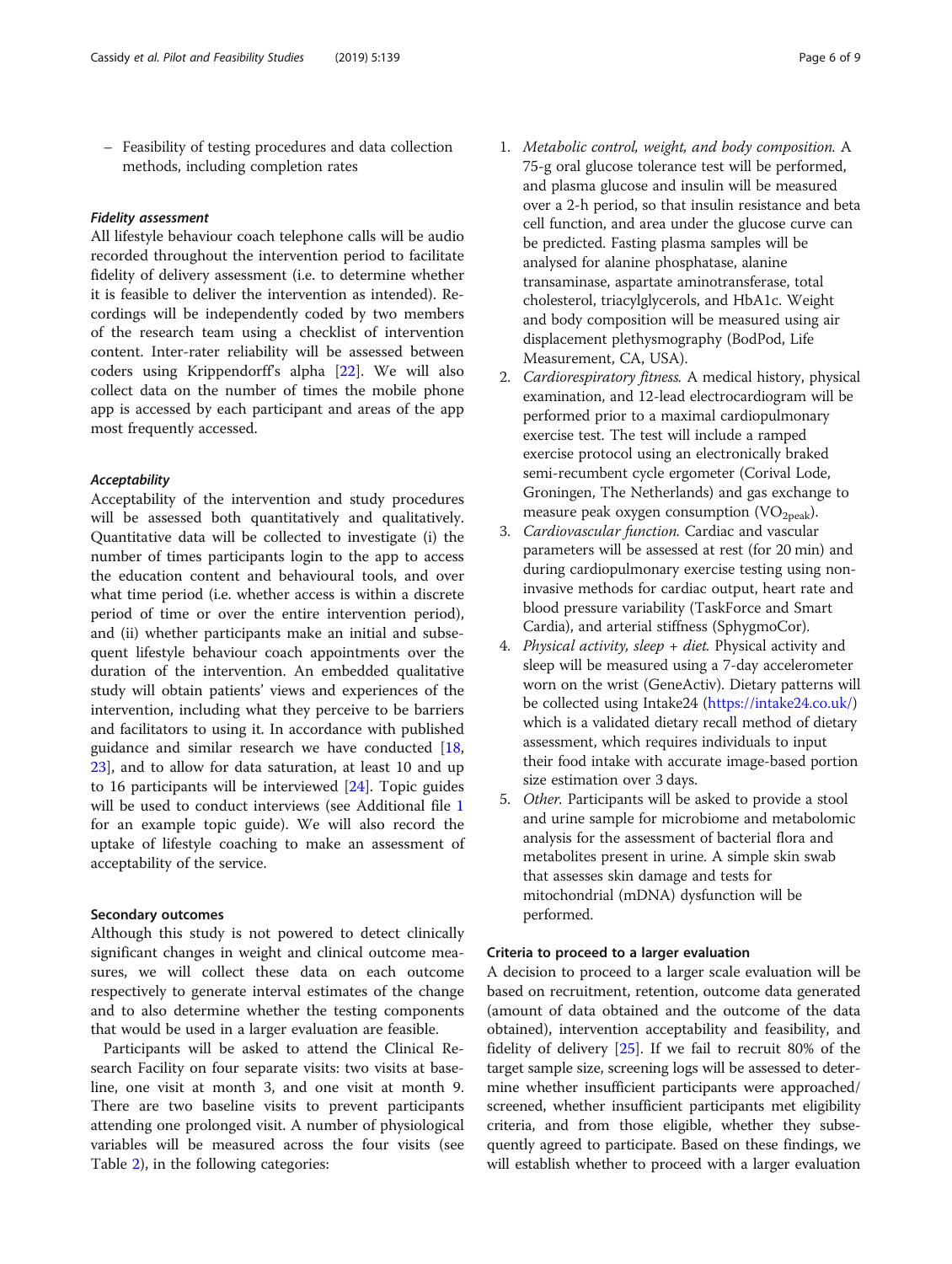if the intervention was found to be both feasible to deliver and acceptable to participants following minor modification if required. Outcome data for at least 80% of participants at the 9-month time point will be required to help inform our decision on whether we should proceed to a larger trial (i.e. whether it is feasible to collect the data required and findings from the data once analysed).

#### Analysis

#### Quantitative data analysis

Data from this pilot study will be descriptive with outcomes being interval estimates of variables relating to feasibility and acceptability. As this is a pilot study, the level of missing data will be documented but no imputation will be undertaken.

#### Qualitative data analysis

All interviews will be audio recorded and transcribed verbatim. Transcripts will be analysed using the Theoretical Domains Framework (TDF) [[26\]](#page-8-0). The TDF was developed to simplify and integrate 33 behaviour change theories and 128 key theoretical constructs related to behaviour change. These were synthesised into a single framework to allow an assessment of behaviours. The TDF originally comprised of 12 domains, which was subsequently validated and refined to 14 domains. These are knowledge; skills; social/professional role and identity; beliefs about capabilities; optimism; beliefs about consequences; reinforcement; intentions; goals; memory, attention, and decision processes; environmental context and resources; social influences; emotion; and behavioural regulation. The 14 domain framework will be used for the purpose of this study.

A two-stage process will be followed in order to analyse interview transcripts. The first interview transcript will be pilot-coded independently by two researchers to agree a coding strategy (i.e. to ensure both researchers are coding consistently and to discuss and resolve any difficulties when applying the TDF). Initial findings of the pilot transcript will be discussed before coding the remaining transcripts. Secondly, data from the remaining transcripts will be independently coded by the same two researchers. This will involve reading and re-reading transcripts, coding the content into themes and subthemes, and mapping these, with supporting direct quotes, to an appropriate theoretical domain of the TDF.

#### **Discussion**

Providing patients with structured education and lifestyle behaviour change support is essential to help prevent the onset of type 2 diabetes in those at risk [\[4](#page-7-0)]. Digital technology provides a means of delivering education and long-term lifestyle behaviour change support at scale and at a lower unit cost. Recent evidence suggests

that behaviour change interventions provided through brief remote support can be effective for weight loss [[27\]](#page-8-0). This study aims to assess feasibility and acceptability of the behavioural intervention Changing Health that targets diet and physical activity behaviours to initiate weight loss and support long-term weight loss maintenance in adults with prediabetes.

Targeting lifestyle behaviour has shown to lead to weight loss and a reduction in diabetes incidence [\[4](#page-7-0)]. The Changing Health intervention is underpinned by theory (Health Action Process Approach) and was systematically developed, informed by research evidence [[12,](#page-7-0) [13,](#page-7-0) [16\]](#page-7-0) to operationalise the constructs of the theory using specific behaviour change techniques. These techniques target motivation to support intention formation and volition to support enactment and maintenance of behaviour change. Lifestyle behaviour coaches are an important intervention feature/component to support meaningful and realistic goal setting, action planning, and coping planning and to facilitate adherence to the digital intervention. A mixed methods design will enable us to identify (i) whether lifestyle coaches can deliver intervention components as intended, and if so whether faithful delivery of these components leads to a change in lifestyle behaviours (diet and physical activity behaviour), and (ii) to determine whether the intervention components are acceptable to individuals with prediabetes. We will also assess whether recruitment to target is feasible and whether patients are willing to complete the intervention.

Weight loss is key to prevent type 2 diabetes; however, estimates suggest that only 20% of overweight individuals are successful at long-term weight loss [[9\]](#page-7-0). Although the study is not powered to detect changes in weight and other clinical outcomes, we will measure these to provide calculations to inform a larger evaluation. We will explore the potential impact of the intervention on cardiorespiratory fitness, which is strongly linked to mortality and has also been shown to predict individual response to lifestyle intervention. The impact on metabolic control, cardiovascular function, and gut health will also be explored as weight loss leads to improvements in such variables [[28](#page-8-0)].

The results from this pilot study will help to explore whether this digital intervention (Changing Health) involving structured education and lifestyle behaviour coach support is feasible and acceptable for adults with prediabetes. This will lay the foundations for a larger evaluation to determine whether this intervention is effective at scale for long-term weight loss and preventing type 2 diabetes in those at risk.

#### Trial status

Recruitment will begin on July 2018 and be completed on December 2019. Protocol v7.0, 15 March 2018.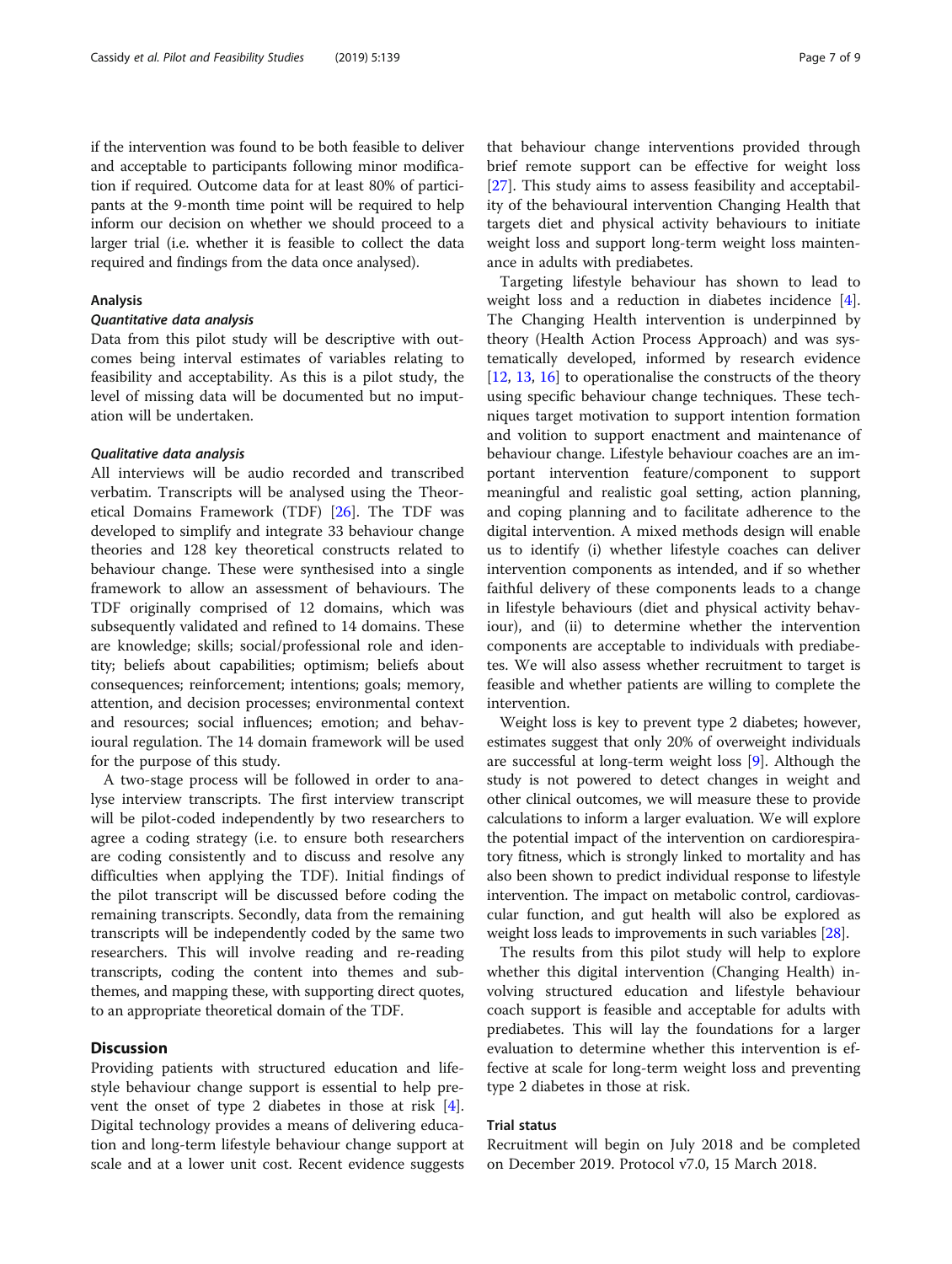#### <span id="page-7-0"></span>Supplementary information

Supplementary information accompanies this paper at [https://doi.org/10.](https://doi.org/10.1186/s40814-019-0519-1) [1186/s40814-019-0519-1.](https://doi.org/10.1186/s40814-019-0519-1)

Additional file 1. Interview questions.

#### Abbreviations

FPG: Fasting plasma glucose; OGTT: Oral glucose tolerance test; VO<sub>2peak</sub>: Peak oxygen consumption

#### Acknowledgements

We would like to acknowledge Changing Health Ltd. for providing financial support to evaluate this intervention and Louise Taylor and Andrew Taws for their contribution to the intervention design. Thank you to our sponsor, the Newcastle Upon Tyne NHS Foundations Trust. We would also like to acknowledge the Newcastle University Centre for Ageing and Vitality sponsored by the BBSRC, EPSRC, ESRC, and MRC for their support.

#### Authors' contributions

LA and MT developed the Changing Health intervention. SC, DJ, NO, DH, KA, KH, and LA contributed to the design of the research study. All authors have approved the final version of this manuscript and are personally accountable for the accuracy and integrity of the work.

#### Funding

This study is funded by Changing Health Ltd. KH is supported by a Clinical Lectureship (CAT CL-2013-04-010) funded by the National Institute for Health Research and Health Education England. NO is supported by the European Union's Horizon 2020 research and innovation programme under grant agreement number 777204. DGJ is supported by the Research Councils UK Newcastle Centre for Ageing and Vitality (grant no. L016354).

#### Availability of data and materials

The datasets generated and/or analysed during the current study are available from the corresponding author on reasonable request.

#### Ethics approval and consent to participate

Ethics was obtained by Preston Research Ethics Committee (17/NW/0130), and participant written informed consent will be obtained prior to data collection.

#### Consent for publication

Not applicable.

#### Competing interests

M Trenell is a founder of Changing Health Ltd., a digital education company. L Avery developed the Changing Health diabetes prevention behavioural intervention. K Ashley and J Scragg are lifestyle behaviour coaches at Changing Health Ltd., but will not be delivering coaching to study participants. The other authors declare that they have no competing interests.

#### Author details

<sup>1</sup>Institute of Cellular Medicine, Newcastle University, Newcastle Upon Tyne, UK. <sup>2</sup>NIHR Innovation Observatory, Newcastle University, Newcastle Upon Tyne, UK. <sup>3</sup>The Liver Unit, Newcastle Upon Tyne Hospitals NHS Foundation Trust, Newcastle Upon Tyne, UK. <sup>4</sup> Centre for Rehabilitation, Exercise and Sports Sciences, School of Health & Social Care, Teesside University, Tees Valley, UK.

#### Received: 20 May 2019 Accepted: 15 October 2019 Published online: 26 November 2019

#### References

- Mainous AG, Tanner RJ, Baker R, Zayas CE, Harle CA. Prevalence of prediabetes in England from 2003 to 2011: population-based, crosssectional study. BMJ Open. 2014;4(6):e005002. Available from: [http://www.](http://www.ncbi.nlm.nih.gov/pubmed/24913327) [ncbi.nlm.nih.gov/pubmed/24913327](http://www.ncbi.nlm.nih.gov/pubmed/24913327). Cited 2018 Jun 27.
- Diabetes UK. Diabetes: facts and stats. London; 2018. [https://www.diabetes.](https://www.diabetes.org.uk/professionals/position-statements-reports/statistics) [org.uk/professionals/position-statements-reports/statistics.](https://www.diabetes.org.uk/professionals/position-statements-reports/statistics)
- 3. Abdullah A, Peeters A, de Courten M, Stoelwinder J. The magnitude of association between overweight and obesity and the risk of diabetes: a meta-analysis of prospective cohort studies. Diabetes Res Clin Pract. 2010; 89(3):309–19. Available from: [http://www.ncbi.nlm.nih.gov/pubmed/204935](http://www.ncbi.nlm.nih.gov/pubmed/20493574) [74.](http://www.ncbi.nlm.nih.gov/pubmed/20493574) Cited 2018 Jun 27.
- 4. Knowler WC, Barrett-Connor E, Fowler SE, Hamman RF, Lachin JM, Walker EA, et al. Reduction in the incidence of type 2 diabetes with lifestyle intervention or metformin. N Engl J Med. 2002;346(6):393–403 Available from: [http://www.pubmedcentral.nih.gov/articlerender.fcgi?artid=1370926](http://www.pubmedcentral.nih.gov/articlerender.fcgi?artid=1370926&tool=pmcentrez&rendertype=abstract) [&tool=pmcentrez&rendertype=abstract](http://www.pubmedcentral.nih.gov/articlerender.fcgi?artid=1370926&tool=pmcentrez&rendertype=abstract).
- 5. Jiang L, Johnson A, Pratte K, Beals J, Bullock A, Manson SM. Long-term outcomes of lifestyle intervention to prevent diabetes in American Indian and Alaska Native communities: the Special Diabetes Program for Indians Diabetes Prevention Program. Diabetes Care. 2018:1–9. [https://doi.org/10.](https://doi.org/10.2337/dc17-2685) [2337/dc17-2685](https://doi.org/10.2337/dc17-2685).
- 6. NHS England. NHS Diabetes Prevention Programme (NHS DPP): NHS England; 2015. Available from: [http://www.england.nhs.uk/ourwork/qual](http://www.england.nhs.uk/ourwork/qual-clin-lead/action-for-diabetes/diabetes-prevention/)[clin-lead/action-for-diabetes/diabetes-prevention/](http://www.england.nhs.uk/ourwork/qual-clin-lead/action-for-diabetes/diabetes-prevention/). Cited 2015 Aug 10
- 7. Wise J. NHS diabetes prevention programme helps weight loss, analysis shows. BMJ. 2018;360:k1196 Available from: [http://www.ncbi.nlm.nih.gov/](http://www.ncbi.nlm.nih.gov/pubmed/29540346) [pubmed/29540346.](http://www.ncbi.nlm.nih.gov/pubmed/29540346) Cited 2018 Oct 30.
- 8. Barron E, Clark R, Hewings R, Smith J, Valabhji J. Progress of the Healthier You: NHS Diabetes Prevention Programme: referrals, uptake and participant characteristics. Diabet Med. 2018;35(4):513–8 Available from: [http://www.](http://www.ncbi.nlm.nih.gov/pubmed/29266374) [ncbi.nlm.nih.gov/pubmed/29266374](http://www.ncbi.nlm.nih.gov/pubmed/29266374). Cited 2018 Oct 30.
- 9. Wing RR, Phelan S. Long-term weight loss maintenance. Am J Clin Nutr. 2005;82(1):222S–5S Available from: [https://academic.oup.com/ajcn/article/](https://academic.oup.com/ajcn/article/82/1/222S/4863393) [82/1/222S/4863393.](https://academic.oup.com/ajcn/article/82/1/222S/4863393) Cited 2018 Jun 28.
- 10. Little P, Stuart B, Hobbs FR, Kelly J, Smith ER, Bradbury KJ, et al. Randomised controlled trial and economic analysis of an internet-based weight management programme: POWeR+ (Positive Online Weight Reduction). Health Technol Assess (Rockv). 2017;21(4):1–62 Available from: [https://www.](https://www.journalslibrary.nihr.ac.uk/hta/hta21040/) [journalslibrary.nihr.ac.uk/hta/hta21040/](https://www.journalslibrary.nihr.ac.uk/hta/hta21040/). Cited 2019 Aug 6.
- 11. Hawkes N. Sixty seconds on … diabetes. BMJ. 2018:k1264 Available from: <http://www.bmj.com/lookup/doi/10.1136/bmj.k1264>. Cited 2018 Jun 27.
- 12. Avery L, Flynn D, Van Wersch A, Sniehotta FF, Trenell MI. Changing physical activity behavior in type 2 diabetes: a systematic review and meta-analysis of behavioral interventions. Diabetes Care. 2012;35(12):2681–9.
- 13. Avery L, Flynn D, Dombrowski SU, van Wersch A, Sniehotta FF, Trenell MI. Successful behavioural strategies to increase physical activity and improve glucose control in adults with type 2 diabetes. Diabet Med. 2015;32(8): 1058–62.
- 14. Dombrowski SU, Knittle K, Avenell A, Araújo-Soares V, Sniehotta FF. Long term maintenance of weight loss with non-surgical interventions in obese adults: systematic review and meta-analyses of randomised controlled trials. BMJ. 2014;348:g2646 Available from: [http://www.ncbi.nlm.nih.gov/](http://www.ncbi.nlm.nih.gov/pubmed/25134100) [pubmed/25134100.](http://www.ncbi.nlm.nih.gov/pubmed/25134100) Cited 2018 Jun 28.
- 15. Wadden TA, Butryn ML, Hong PS, Tsai AG. Behavioral treatment of obesity in patients encountered in primary care settings. JAMA. 2014; 312(17):1779 Available from: [http://www.ncbi.nlm.nih.gov/pubmed/2536](http://www.ncbi.nlm.nih.gov/pubmed/25369490) [9490.](http://www.ncbi.nlm.nih.gov/pubmed/25369490) Cited 2018 Jun 27.
- 16. Avery L, Charman SJ, Taylor L, Flynn D, Mosely K, Speight J, et al. Systematic development of a theory-informed multifaceted behavioural intervention to increase physical activity of adults with type 2 diabetes in routine primary care: Movement as Medicine for Type 2 Diabetes. Implement Sci. 2016;11(1). <https://doi.org/10.1186/s13012-016-0459-6>.
- 17. Avery L, Sniehotta FF, Denton SJ, Steen N, McColl E, Taylor R, et al. Movement as Medicine for Type 2 Diabetes: protocol for an open pilot study and external pilot clustered randomised controlled trial to assess acceptability, feasibility and fidelity of a multifaceted behavioural intervention targeting physical activity in. Trials. 2014;15:46 Available from: [http://www.pubmedcentral.nih.gov/articlerender.fcgi?artid=3922792&tool=](http://www.pubmedcentral.nih.gov/articlerender.fcgi?artid=3922792&tool=pmcentrez&rendertype=abstract) [pmcentrez&rendertype=abstract.](http://www.pubmedcentral.nih.gov/articlerender.fcgi?artid=3922792&tool=pmcentrez&rendertype=abstract) Cited 2015 Jan 7.
- 18. Avery L, Denton SJ, Lavender M, Sniehotta F, Trenell MI. Barriers and enabling factors to use of a physical activity behavioural intervention for adults with type 2 diabetes delivered in primary care. Qualitative findings from the Movement as Medicine open pilot study. Diabet Med. 2015;32:188.
- 19. Lancaster GA, Dodd S, Williamson PR. Design and analysis of pilot studies: recommendations for good practice. J Eval Clin Pract. 2004;10(2): 307–12 Available from: <http://doi.wiley.com/10.1111/j..2002.384.doc.x>. Cited 2019 Aug 5.